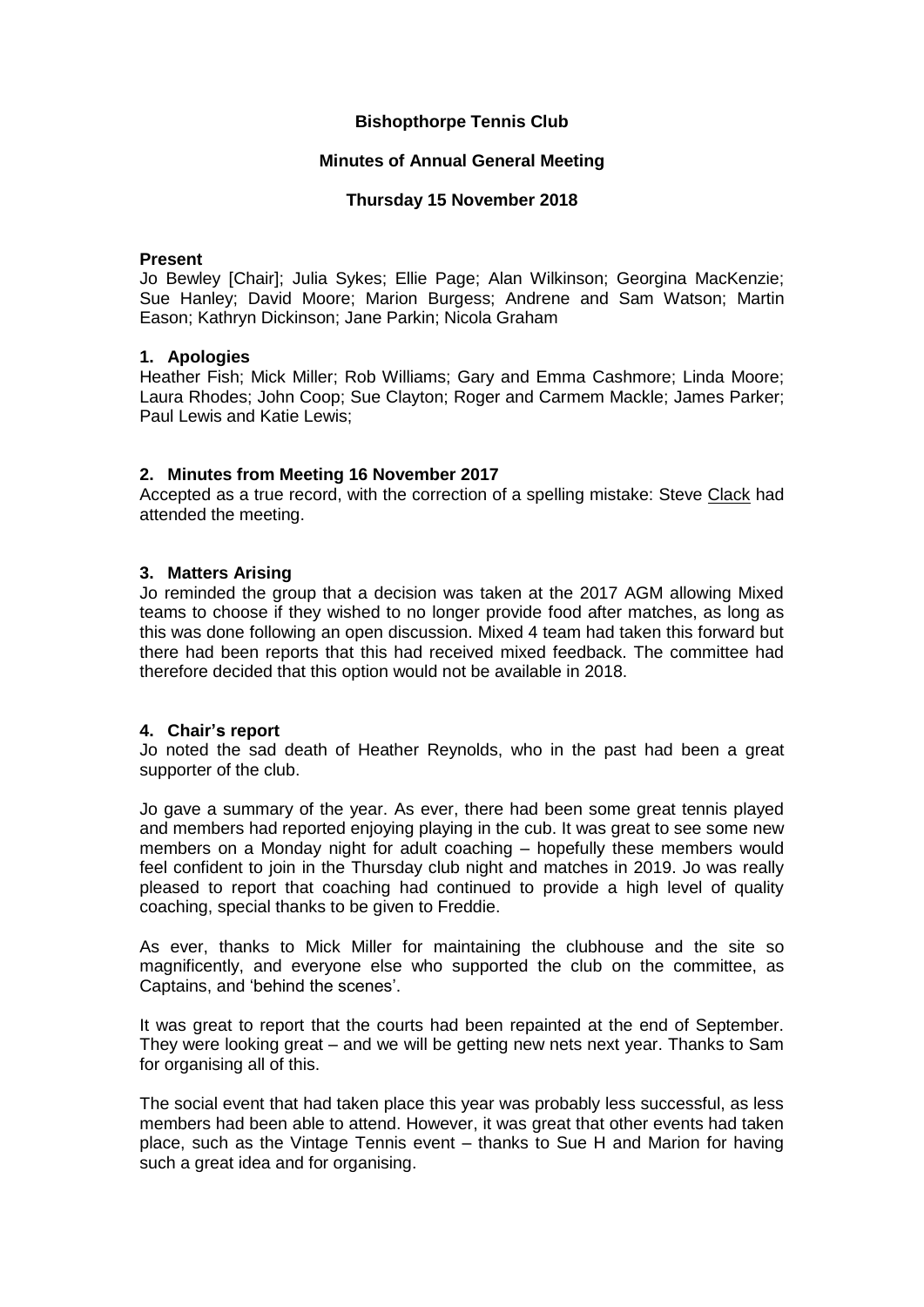Jo gave an update on the rules that had been issued regarding Safeguarding which had been issued by the LTA. This would be discussed in more detail later on the agenda.

Jo gave her personal thanks to Ellie, Alan and Laura for all the roles they have undertaken for the club over the years and for being such great help on the Committee.

## **5. Treasurer's report**

Jo thanked David Moore for yet again undertaking the role of Treasurer so well.

David submitted the accounts for 2018. The audited accounts [thanks to Roy Bayles] showed that total receipts were down by about £400 compared to 2017 .This was due to less members joining, although it was pleasing to note that adult coaching fees, which had increased this year, now matched the cost of the adult coaching.

The main expenditure in 2018 was due to the courts being resurfaced. Without this the club would have had a surplus but with this expenditure the club reported a loss of just over £5,000.

Cash assets at the end of the year were £26,482

## **6. Annual subscription**

Despite the club's healthy bank account, it was recognised that we need to continue to be mindful that we would need to finance any future court resurfacing. It was therefore necessary to ensure we continued to ensure our club membership fees allowed for continued investment in the club buildings/grounds etc.

The committee proposed the following: £5 increase for single membership/junior membership £10 increase for families/seniors Match/coaching fees to remain as currently.

A suggestion was put forward that instead of increasing the membership fees the club could consider putting on fundraising events during the year. However, following a discussion it was acknowledged that it was difficult to identify anyone to lead on the fundraising, and all considered the additional membership fee was the easiest way to generate the funds required.

The AGM therefore confirmed this proposal.

#### **7. Team Captain Reports**

- Men's 1<sup>st</sup>: Captain: James Parker. Sam Watson reported. A good season. Many players had been used to support the team. Ended mid table.
- Men's 2<sup>nd</sup>. Captain: John Coop The team was reported to have not been phased by the restructure of the league. Despite 3 wins the team finished bottom of League 8. John passed on his thanks to those who helped with the team during the season.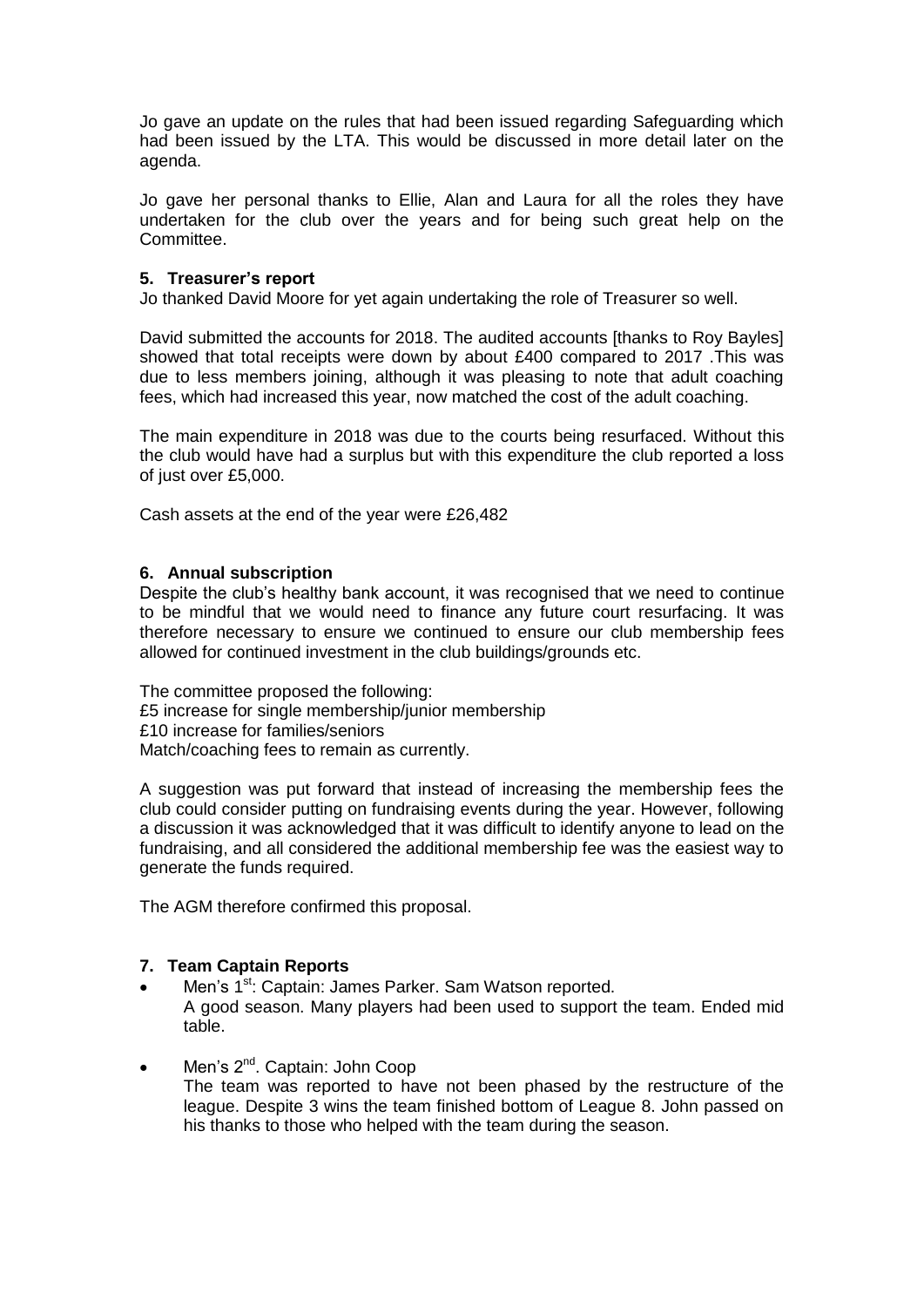- Mixed 1<sup>st</sup>. Captain: Ellie Page A tough season in Division 2 but the team managed to avoid relegation
- Mixed 2<sup>nd</sup>. Captain: Andrene Watson It had been a challenging season, when at times it was difficult to get a full squad of ladies. But some enjoyable games were played.
- Mixed 3<sup>rd</sup>. Captain: Julia Sykes It had been a good season although there had been some tough matches. Finished mid table
- $\bullet$  Mixed  $4<sup>th</sup>$ . Captain: Paul Lewis It had been a good year – the team ended the season mid table, having won 6 and lost 6 matches.
- $\bullet$  Mixed  $5^{\text{th}}$ : Captain: Marion Burgess In the team's second season the team had won 2 matches. One of these was scored 100-8! The team ended 5<sup>th</sup>.
- Ladies 1<sup>st</sup>. Captain: Laura Rhodes It had been a really challenging season. It had been difficult to get out a full team on many weeks of the season. Despite some close matches the team finished  $7<sup>th</sup>$  and are therefore relegated.
- Ladies 2<sup>nd</sup>. Captain: Georgina McKenzie It had been a difficult season, especially with the need to support ladies  $1<sup>st</sup>$ team on many weeks. The team had finished  $7<sup>th</sup>$  in the league and awaited to understand whether this meant relegation.

David reported that it had not been possible to get an U18 team out. U14 team played well in their 2 matches, although unfortunately lost both. David proposed that there would only be one team submitted next year

# **8. Mixed 5th Team**

Everyone agreed that the Mixed 5 team had been successful this year. However, during the year Captains reported experiencing significant difficulties in getting a full team out in many of the teams. In addition to this, we already know that 3 regular players are leaving this next year.

Ahead of the AGM Jo had invited Mixed Captains to the last committee meeting to discuss the options for a  $5<sup>th</sup>$  Mixed team this coming year. The advantages/disadvantages of only submitting 4 teams was discussed at the AGM discussed and the following was agreed:

- The club needs to make a decision as to whether to submit a  $5<sup>th</sup>$  team in January i.e. before it is known whether any new members have joined the club.
- The club therefore needs to plan 2019 matches with the assumption that we have less players than we had in 2018
- To minimise some of the problems experienced this year, Mixed 1,2 and 3 teams will have a squad of 8.
- In light of this, it was agreed to only submit 4 Mixed teams for 2019. However, it is believed that it is more than likely that despite this, everyone should have the level of match play they wish to.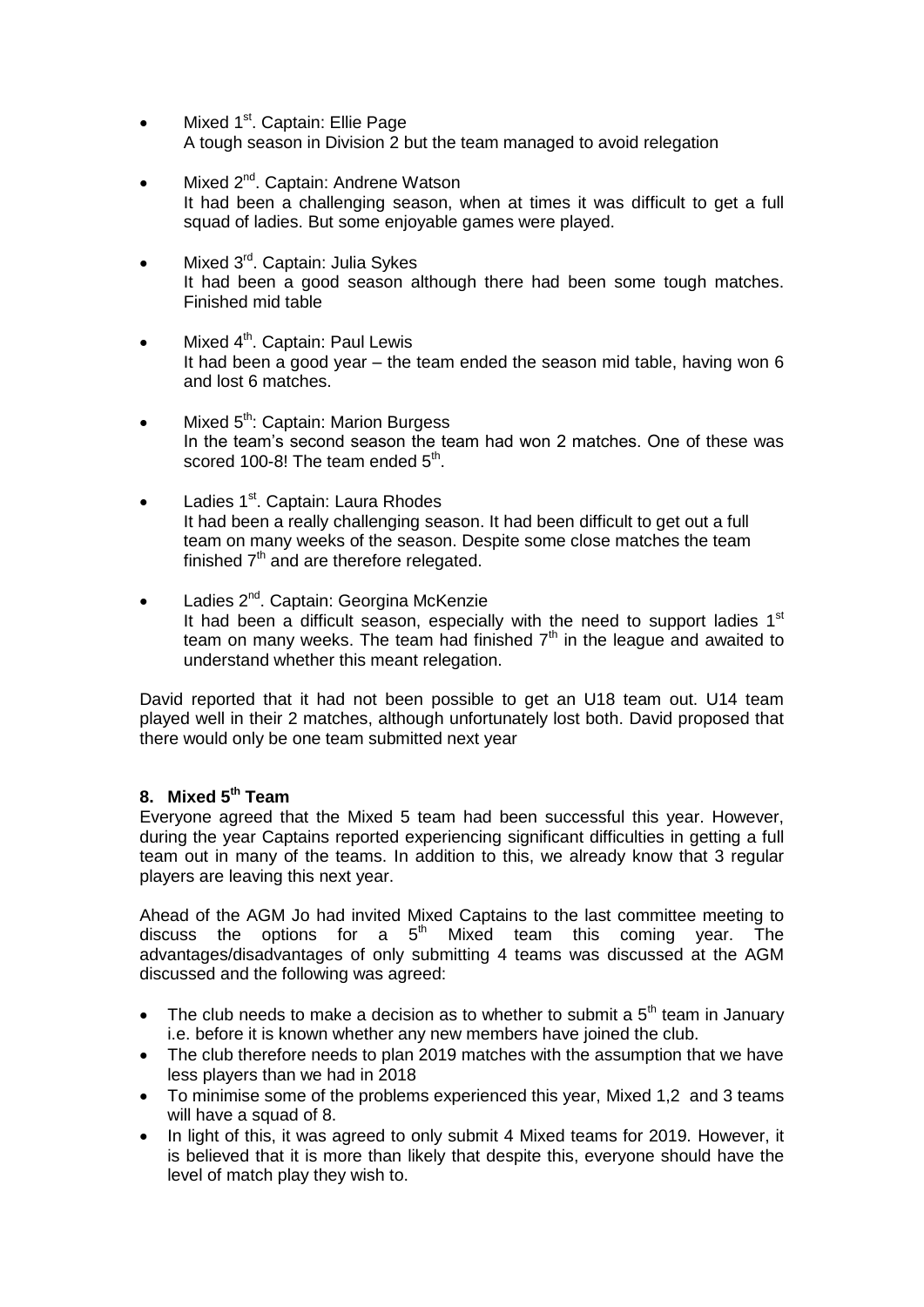• It was emphasised that this decision was only for this coming year. If more members joined, or more members wished to play in matches, we can submit a 5<sup>th</sup> team again for 2020 season.

The group also discussed whether a joint Ladies team with Copmanthorpe would be possible. After a discussion it was decided that this was complicated due to League rules.

## **9. Tournament reports**

Thanks to Andrene and Sam who coordinated these events and to everyone who participated. Andrene and Sam reported that these were well supported.

The awarding of the trophies followed the AGM but for the minutes these members were recorded as worthy winners:

| <b>Spring Cup:</b>                    | Alan Wilkinson and Carmem Mackle |
|---------------------------------------|----------------------------------|
| <b>Floss Slack:</b>                   | Ellie Page and Alan Wilkinson    |
| <b>Fukaya Trophy:</b>                 | Tim Brown and Ellie Page         |
| <b>Senior/Junior trophy</b>           | Josh and Jake Wong               |
| <b>Junior Singles</b>                 | Daniel Cranidge                  |
| <b>Albert Ridsall Cup</b>             | <b>Charlie Rice</b>              |
| <b>lan Mackie</b>                     | Ian Samworth                     |
| [as chosen by coach Freddie Bachelor] |                                  |
| <b>Men's Doubles:</b>                 | Sam Maxwell and Chris Goulden    |
| <b>Ladies Doubles:</b>                | Ellie Page and Jo Bewley         |
| <b>Men's Singles:</b>                 | Richard                          |

Again, no Ladies Singles tournament had been held this year.

## **10. Safeguarding Responsibilities**

Jo reported as a member of the LTA the club needed to comply with revised LTA rules. Over the summer the LTA had requested that all clubs complied with their safeguarding requirements in order that they continue to receive LTA membership. The committee had discussed this and agreed that whilst this was an LTA requirement, it was good practice, especially due to the number of juniors we had in the club, and therefore should be completed. To this end Jo reported the following:

- Jo has been confirmed as the club's Welfare Officer. This will be advertised on the web site/notice boards etc.
- In order to achieve this Jo had had her Safeguarding training [completed through her work] confirmed by LTA and she was in the process of having her DBS confirmed.
- Two new policies had been written: Safeguarding and Diversity
- The Club's Code of Conduct had also been updated.

It was agreed that these would all be displayed on club notice boards, alongside First Aid information [as suggested by Mick Miller], as well as on our website.